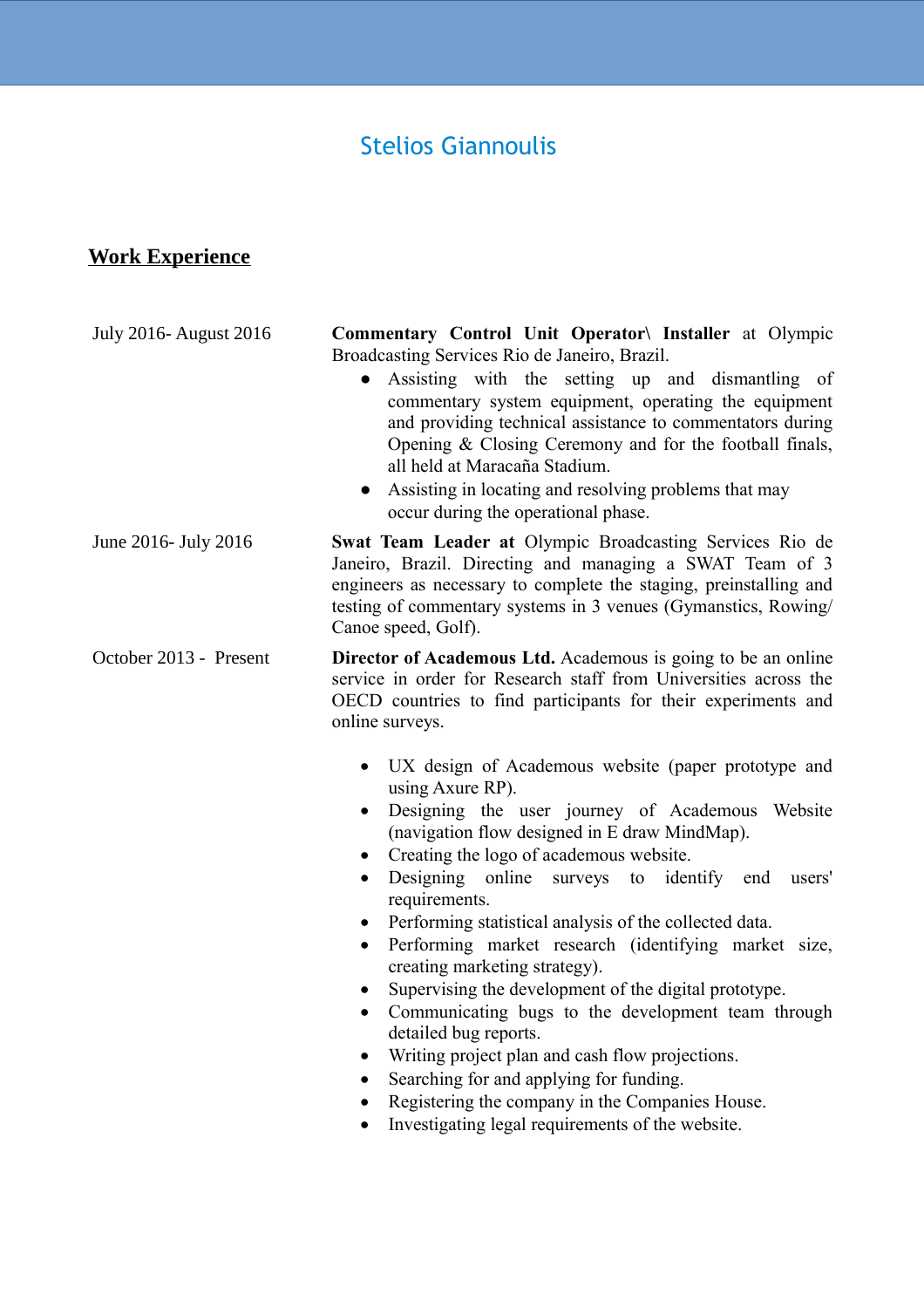| July 2014 - August 2014 | <b>Commentary Control Room supervisor</b> for Judo and                             |  |  |  |  |
|-------------------------|------------------------------------------------------------------------------------|--|--|--|--|
|                         | Weightlifting at SVGTV during the Glasgow Commonwealth                             |  |  |  |  |
|                         | Games. Responsible for the successful commentary coverage of                       |  |  |  |  |
|                         | Judo and Wrestling. Testing and maintaining the commentary and                     |  |  |  |  |
|                         | coordination circuits and commentary equipment used in Judo and                    |  |  |  |  |
|                         | Wrestling venues. Supervising and training the Judo and<br>Weightlifting CCR team. |  |  |  |  |

February 2014 **Commentary Control Unit Operator/ Installer** at Olympic Broadcasting Services Sochi, Russia. Responsible for the installation of the commentary equipment and cabling at Shayba Ice Hockey Stadium. Troubleshoot any commentary related issues during Games time.

August 2012- September 2013 **Research Associate** at School of Computing and Communications, Lancaster University, Lancashire, UK.

- Evaluate a web based e-procurement platform from a UX perspective.
- Performing heuristics evaluation when prototype was on its early stages of development.
- Designing and performing a user study to evaluate the usability and functionality of the web based prototype.
- Performing quantitative and qualitative analysis of the collected data.
- Reporting the results of the user study to the company stakeholders through a detailed UX report.
- Representing Lancaster University during the quarterly meetings held with the other companies involved in the project and with the Technology Strategy Board Project Manager.
- August 2012 **Commentary Control Unit Operator/ Installer** at Olympic Broadcasting Services London, UK. Responsible for the installation of the commentary equipment and cabling at the National Aquatics Centre. Troubleshoot any commentary related issues during Games time.
- June 2012-July 2012 **SWAT Team Coordinator** at Olympic Broadcasting Services London, UK. Responsible for overall supervision of staging, preinstallation, and testing of the commentary system at assigned venues (National Aquatics Centre, Excel Centre).
- March 2011- July 2012 **Research Associate/Marie Curie Fellow on affective interfaces** at School of Computing and Communications, Lancaster University, UK.
	- Developing affective wearable technologies (hardware -Arduino Fio- and software -Processing & Java).
	- Designing and running lab based user studies to evaluate a software and hardware interface.
	- Performing qualitative and quantitative analysis of the collected data.
	- Presenting scientific paper in Affective Computing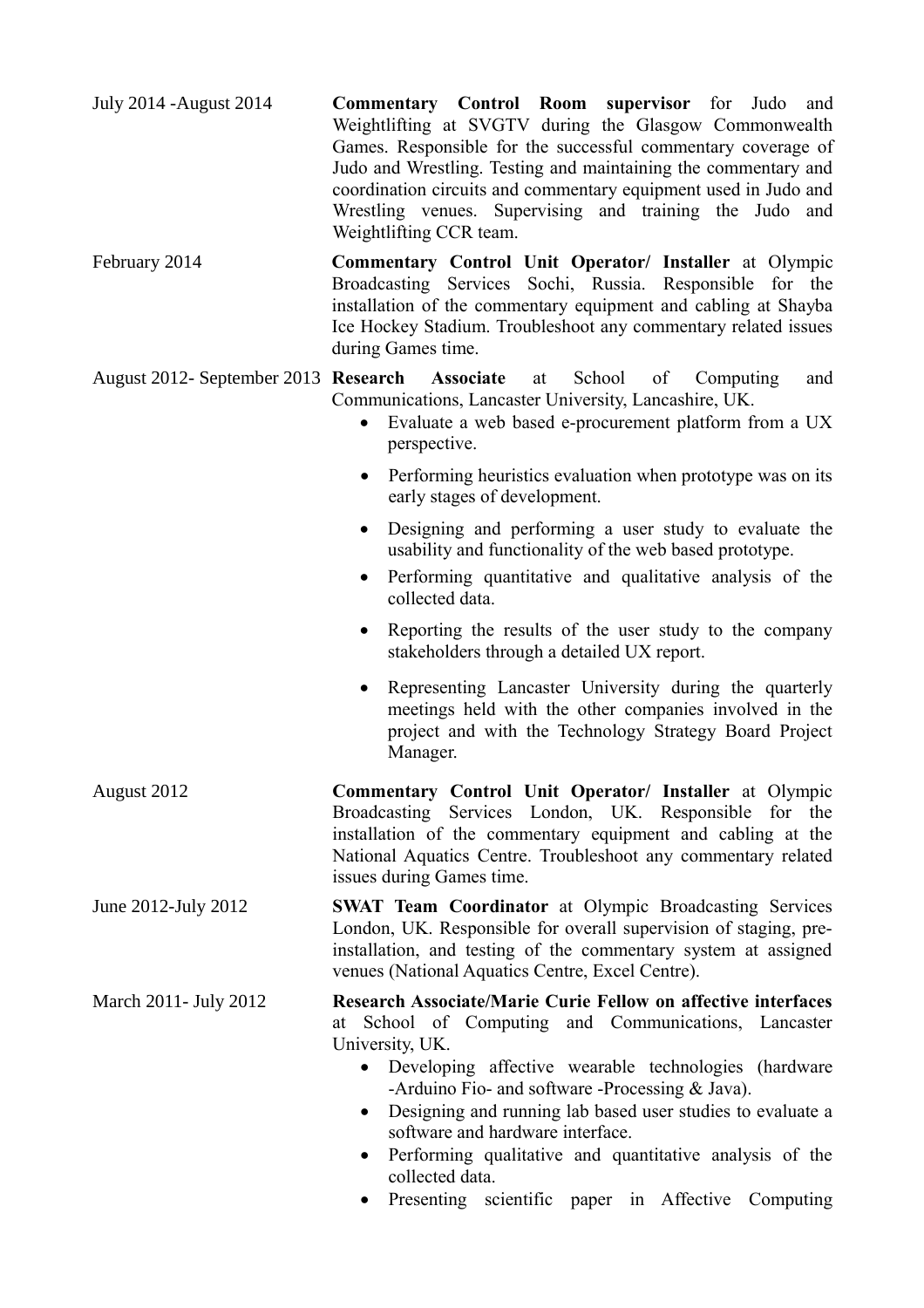|                              | Intelligent Interaction Conference (ACII' 13 Conference,<br>Geneva, Switzerland, September 2013).<br>Running a workshop in order to engage students in schools<br>$\bullet$<br>in the Lancashire area to study science/technology.<br>Helping MSc. HCI students of Lancaster University with<br>$\bullet$<br>video capture (digitizing analog video $\&$ audio) and with<br>qualitative statistical analysis on data collected from<br>interviews with users. |
|------------------------------|---------------------------------------------------------------------------------------------------------------------------------------------------------------------------------------------------------------------------------------------------------------------------------------------------------------------------------------------------------------------------------------------------------------------------------------------------------------|
| February 2010-February 2010  | Commentary Control Unit Operator/ Installer at Olympic<br>Broadcasting Services Vancouver, BC, Canada. Ensure the<br>systems and transmissions from Nordic Ski Jump (NSJ) venue to<br>International Broadcasting Center (IBC) are working properly.<br>Test commentary equipment and set up system booths.                                                                                                                                                    |
| March 2009-May 2009          | <b>Course Assistant</b> at Hardware and Physical Computing, Leiden<br>Institute of Advanced Computer Science (LIACS), Leiden, the<br>Netherlands. Providing advice to students in order to build their<br>arduino boards and develop their hardware projects during the<br>course.                                                                                                                                                                            |
| <b>July 2008-August 2008</b> | <b>Commentary Control Unit Operator-Installer</b> at Beijing<br>Olympic Broadcasting, Beijing, China. Responsible for the<br>installation of the commentary equipment and cable. Ensure the<br>systems and transmissions from National Aquatics Center (NAC)<br>to International Broadcasting Center (IBC) are working properly.<br>Test commentary equipment and set up system booths.                                                                       |
| August 2004-August 2004      | Commentary Control Unit Operator/ Installer at Athens<br>Olympic Broadcasting, Athens, Greece. Ensure the systems and<br>transmissions from Olympic Indoor Hall (OIH) to International<br>Broadcasting Center (IBC) are working properly. Test commentary<br>equipment and set up system booths.                                                                                                                                                              |

#### **Skills**

- Expert in designing and performing user studies, interviews and online surveys.
- Expert in SPSS and in performing quantitative and qualitative analysis of data.
- Expert in Windows Office Suite, Windows OS and Mac OS.
- Expert in soldering, rapid hardware prototyping and Arduino IDE.
- Expert in Processing IDE (Java).
- Advanced knowledge of HTML, CSS.
- Advanced knowledge of Axure RP Pro.
- Advanced knowledge of Adobe Photoshop CS4, Soundbooth CS4, Premiere CS4.
- Advanced knowledge of Google Analytics.
- Advanced knowledge of Google Sketchup.
- Basic knowledge of Bootstap, Javascript, SQL, PHP and Angular JS.
- Basic knowledge of Unix.
- Basic knowledge of Python.